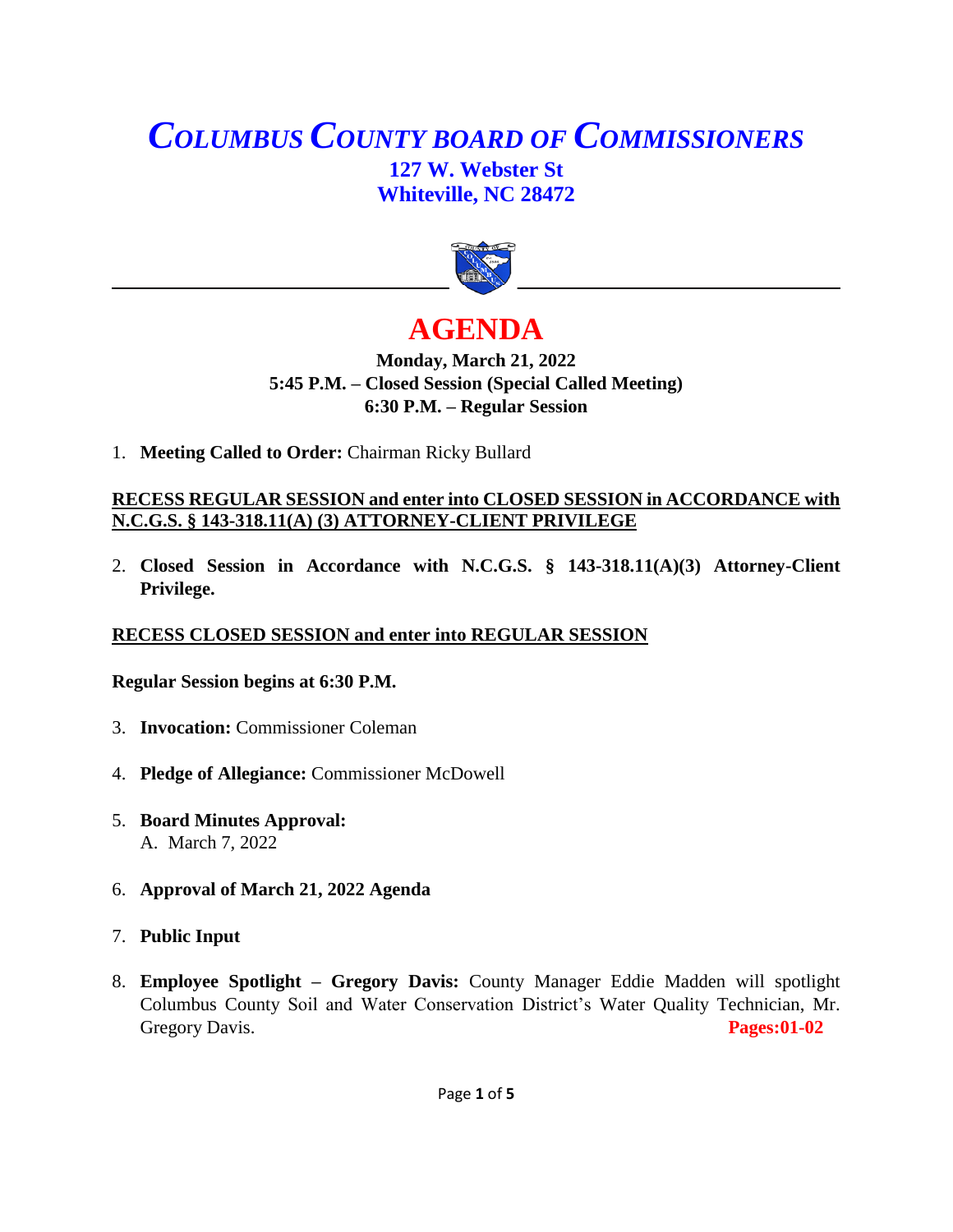**(Eddie Madden will be present to explain and answer any questions the Commissioners may have.)**

- 9. **Proclamation – Approval of Vietnam Veterans Day Proclamation:** Mike Creen and Anita Adams are requesting Board approval and adoption. **Pages:03-04 (Mike Creen and Anita Adams will be present to receive the proclamation.)**
- 10. **Recognition – Kristie Massey:** The Board of Commissioners would like to recognize Department of Aging Director Kristie Massey for obtaining grant funding to improve employee salaries. **Pages:05-06 (County Manager Eddie Madden will be present to explain and answer any questions the Commissioners may have.)**
- 11. **Presentation – Columbus County Ramps and Rails:** The Commissioners wish to thank the Hallsboro Baptist Men, Beaverdam Baptist Men, Riegelwood Baptist Men, Columbus Baptist Association and the Boardman Baptist Men for their work with the Columbus County Ramps and Rails Program. **Pages:07-12**
- 12. **Proclamation – Approval of Proclamation of Support for Ms. Ryleigh Madison:** The Commissioners wish to congratulate Ryleigh on winning a golden ticket to Hollywood on American Idol. **Pages:13-14 (Chairman Bullard will be present to explain and answer any questions the Commissioners may have.)**
- 13. **Resolution – Approval of Resolution Requesting Funding of a 10 Mile Parallel Line for the Lower Cape Fear Water and Sewer Authority:** Lower Cape Fear Water and Sewer Authority Executive Director Tim Holloman is requesting Board approval. **Pages:15-16 (Tim Holloman will be present to explain and answer any questions the Commissioners may have.)**
- 14. **Approval of Correction to the March 7, 2022 Board Meeting Minutes:** LaToya Williams, Deputy Clerk, is requesting an edit be made to the Employee Spotlight section of the Minutes.

**Pages:17**

**(LaToya Williams will be present to explain and answer any questions the Commissioners may have.)**

15. **NC Cooperative Extension – Approval of East Coast Migrant Head Start Project & NC Cooperative Extension Service Informal Partnership Agreement:** Dr. Dalton Dockery, Director, is requesting Board Approval. **Pages:18-20 (Dr. Dalton Dockery will be present to explain and answer any questions the Commissioners may have.)**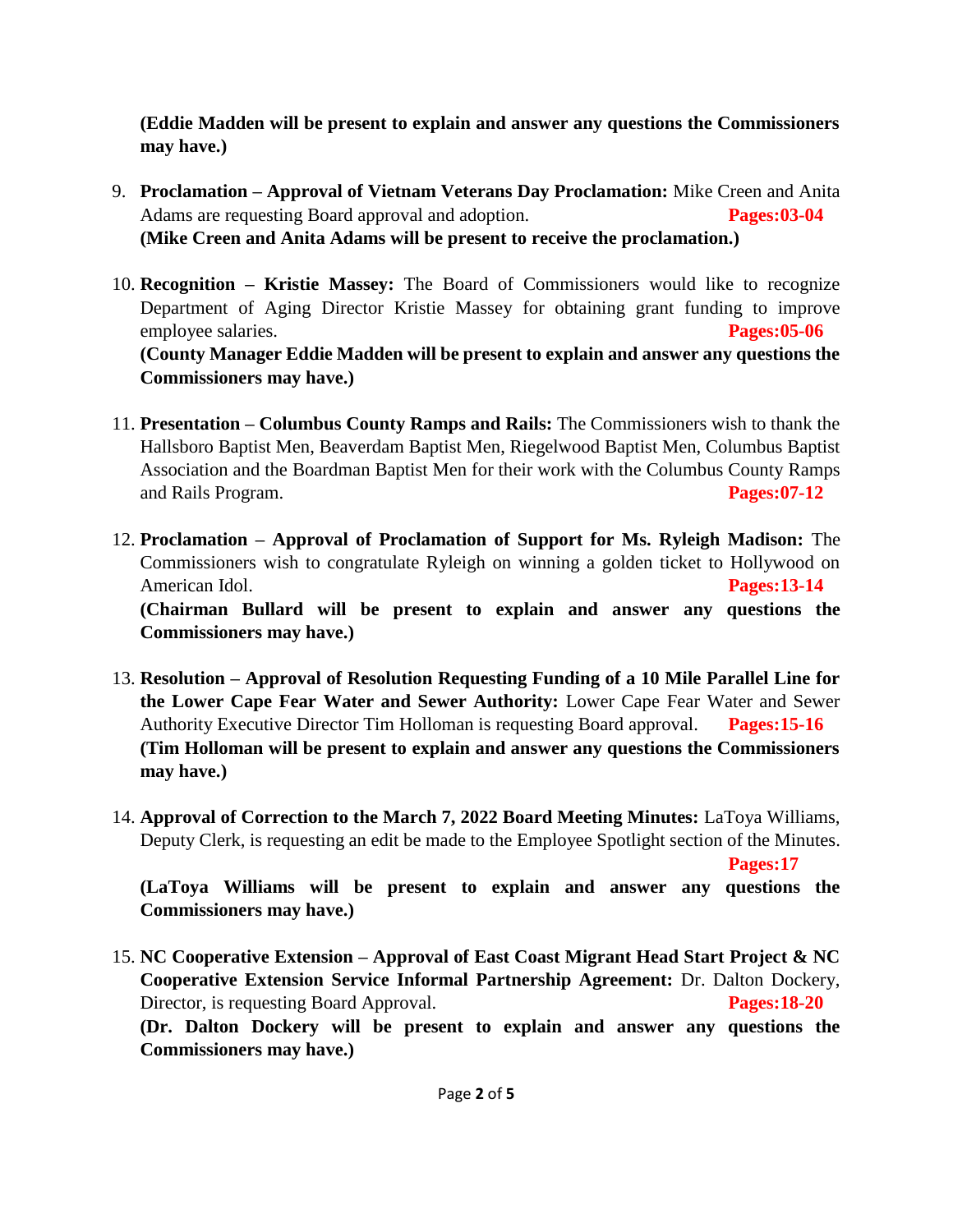- 16. **Motorola – Approval of Updated Servicing Contract for VIPER Radio System:** Nick West, Assistant County Manager, is requesting Board approval. **Pages:21-49 (Nick West will be present to explain and answer any questions the Commissioners may have.)**
- 17. **DSS Monthly Administrative Update:** Algernon McKenzie, Director, will provide the monthly update. **Pages:50-59 (Algernon McKenzie will be present to explain and answer any questions the Commissioners may have.)**
- 18. **Finance – Acceptance of Finance Report:** Jay Leatherman, Director, is requesting Board Acceptance of the monthly Finance Report. **Pages:60-64 (Jay Leatherman will be present to explain and answer any questions the Commissioners may have.)**
- 19. **Finance – First Reading of Columbus County Credit Card Policy:** Jay Leatherman, Director, is requesting a first reading of Columbus County Credit Card Policy. **Pages:65-68 (Jay Leatherman will be present to explain and answer any questions the Commissioners may have.)**
- 20. **Administration – Approval of Proposal for Auditing Services from Mauldin & Jenkins, LLC:** The Auditor Review Committee will make a recommendation for approval by the Board. **Pages:69-76**

**(County Manager Eddie Madden will be present to explain and answer any questions the Commissioners may have.)**

- 21. **Trillium – Approval of Letter of Support:** Dennis Williams, Regional Director, is requesting a letter of support from Columbus County. **Pages:77-78 (Amanda Prince will be present to explain and answer any questions the Commissioners may have.)**
- 22. **Appointments/Re-Appointments/Replacements:** Staff is requesting appointments, reappointments or replacements to the following boards, committees and councils.

| Legend: EB           | $=$ Entire Board            |
|----------------------|-----------------------------|
| <b>Listed Zone #</b> | $=$ Individual Commissioner |
|                      |                             |

| <b>Zone I:</b>   | <b>Jerome McMillian</b> | <b>Zone V:</b>   | <b>Brent Watts</b>         |
|------------------|-------------------------|------------------|----------------------------|
| <b>Zone II:</b>  | <b>Chris Smith</b>      | <b>Zone VI:</b>  | <b>Ricky Bullard</b>       |
| <b>Zone III:</b> | Giles E. Byrd           | <b>Zone VII:</b> | <b>Charles T. McDowell</b> |
| <b>Zone IV:</b>  | <b>Lavern Coleman</b>   |                  |                            |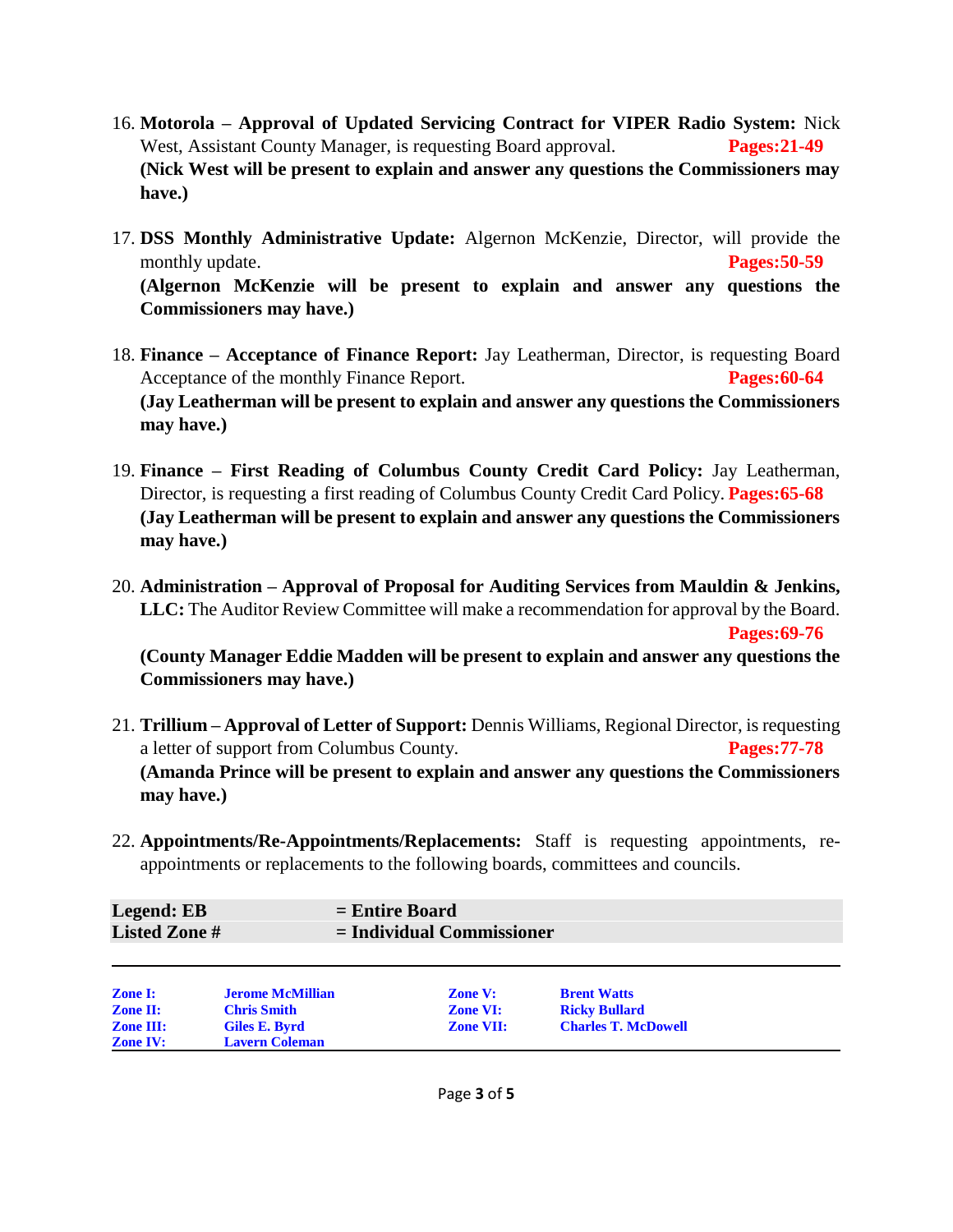| <b>COMMITTEE</b>              | ZONE/ | PERSON(S)              | <b>EXP. DATE</b> |
|-------------------------------|-------|------------------------|------------------|
|                               | EB    |                        |                  |
| Southeastern Economic         | EB    | <b>Ricky Bullard</b>   | 04/01/2022       |
| <b>Development Commission</b> |       | (Commissioner Seat)    |                  |
| <b>Community Advisory</b>     | EB    | Deborah Spivey         | 04/02/2022       |
| Committee                     |       |                        |                  |
| (former Joint and/or Nursing  |       |                        |                  |
| <b>Home Committee)</b>        |       |                        |                  |
| Tabor City Planning & Zoning  | EB    | Patrick Milligan (ETJ) | 04/01/2022       |
| Board                         |       |                        |                  |
| Tabor City Zoning Board of    | EB    | Kenny Stanley (ETJ)    | 04/01/2022       |
| Adjustments                   |       |                        |                  |
| <b>Animal Control</b>         | IV    | <b>Jesse Stafford</b>  | 04/20/2022       |
| Animal Control                | VI    | <b>Missy Guyton</b>    | 04/20/2022       |

#### **RECESS REGULAR SESSION and enter into COLUMBUS COUNTY WATER and SEWER DISTRICTS I, II, III, IV and V BOARD MEETING**

- 23. **Columbus County Water and Sewer Districts I, II, III, IV and V – Approval of Minutes:** A. March 7, 2022
- 24. **Water District II – Approval of Contracting Agreement with Green Engineering for Silver Spoon Rd and Brick City Rd Projects:** Harold Nobles, Director, is requesting Board Approval. **Pages:79-81 (Harold Nobles will be present to explain and answer any questions the Commissioners may have.)**
- 25. **Water District III – Approval of Resolution to apply for Grant Funds for Asset Inventory Grant and Permission for County Manager Eddie Madden to sign any documents that are necessary:** Harold Nobles, Director, is requesting Board Approval. **Pages:82-83 (Harold Nobles will be present to explain and answer any questions the Commissioners may have.)**
- 26. **Water District IV – Approval of Resolution to apply for Grant Funds for Asset Inventory Grant to upfit the Riegelwood Sanitary District & Lakeland Village and Permission for County Manager Eddie Madden to sign any documents that are necessary:** Harold Nobles, Director, is requesting Board Approval. **Pages:84-86 (Harold Nobles will be present to explain and answer any questions the Commissioners may have.)**

#### **ADJOURN COMBINATION MEETING of COLUMBUS COUNTY WATER and SEWER DISTRICTS I, II, III, IV AND V BOARD MEETING**

## 27. **Comments:**